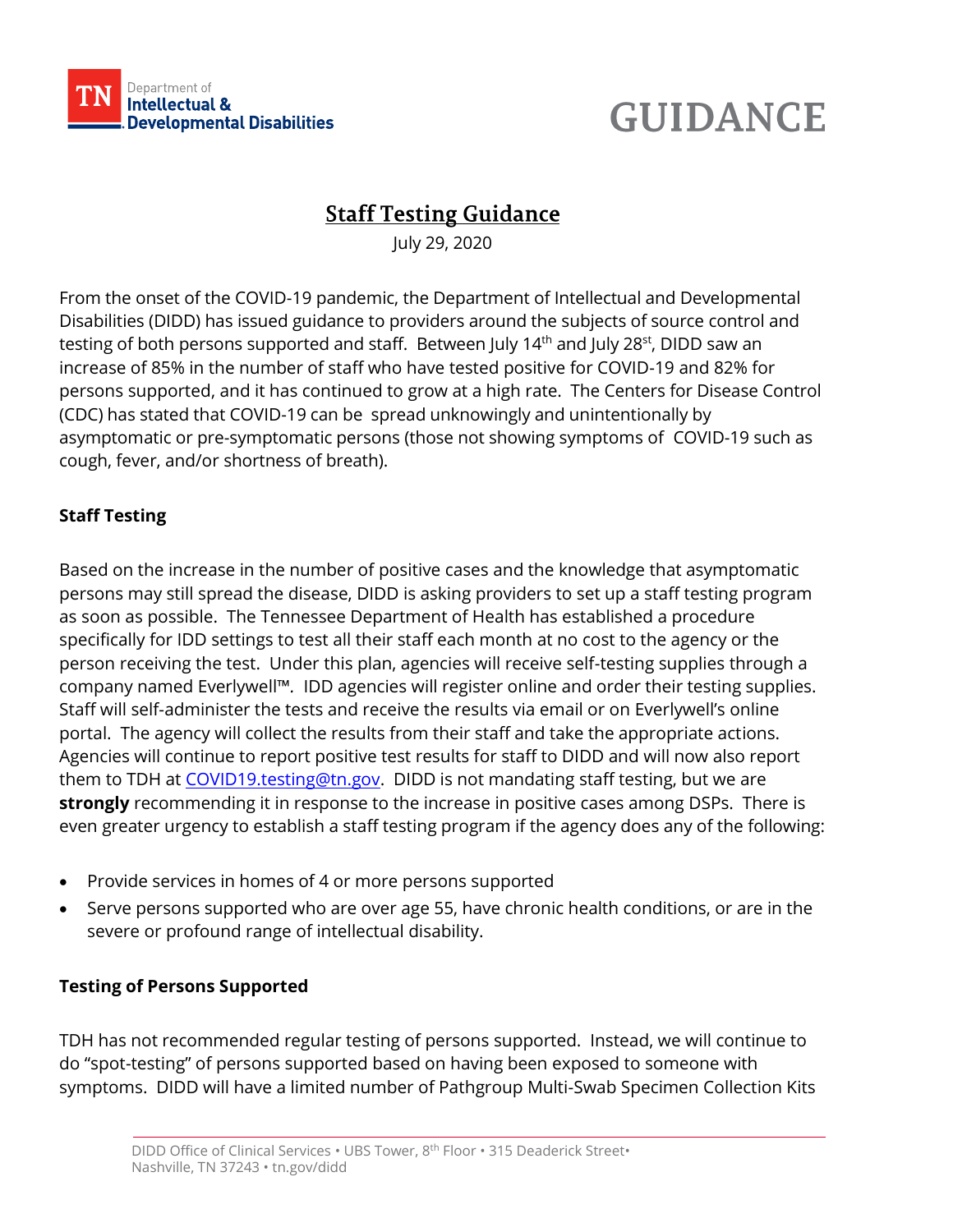



on hand for this purpose. These kits allow for the "anterior nares" (i.e., front-of-the-nose) test method. To obtain these tests, the persons primary care provider must order the test. The order may be sent to DIDD's Regional Nursing Directors who will arrange for delivery of the testing supplies and assist with testing as needed.

#### **Everyday Precautions**

The current circumstances mean that everyone should be diligent regarding daily personal screening for COVID symptoms whether at work or home. Diligent screening will protect staff AND persons supported alike. DIDD recommends staff check their symptoms for COVID using the latest version of the screening questions found on the CDC and TDH websites. If you need any assistance in creating a screening tool, please contact your Regional Nursing Director. We also recommend a screening prior to entering the home of every provider agency. Persons supported should also screen themselves daily. If they are unable to complete the screening themselves, staff should assist them, document the screening in their record, and notify Nursing if any symptoms are positive.

Current guidance from the CDC discusses that the best way to stop the spread of COVID-19 is through a preventive approach called "source control", which is loosely defined as procedures to keep the virus away from you and/or quickly washing it off or disinfecting. This approach includes all the preventive measures that have been discussed throughout this pandemic including:

- Screening before entry of everyone entering the person's home or workplace.
- Easy access to hand hygiene whether it is through 20 second washing or disinfectants. Staff need to have constant access to hand disinfectant (best in the staff's pocket for both convenience and safe keeping). Persons supported should also have this easy access as long as it does not present a safety issue.
- Posters of do's and don'ts of face coverings
- Training on how to wear protective equipment
- Wearing cloth face coverings or face masks at all times (both at work and in public)
- Routine cleaning and disinfecting of high touch surfaces
- Remember protecting persons supported is our responsibility. Even though we spend a great deal of time with them and love them like family, we need to be mindful of our professional responsibility to social distance.

Additional preventive measures for COVID-19 and information on source control can be found at: